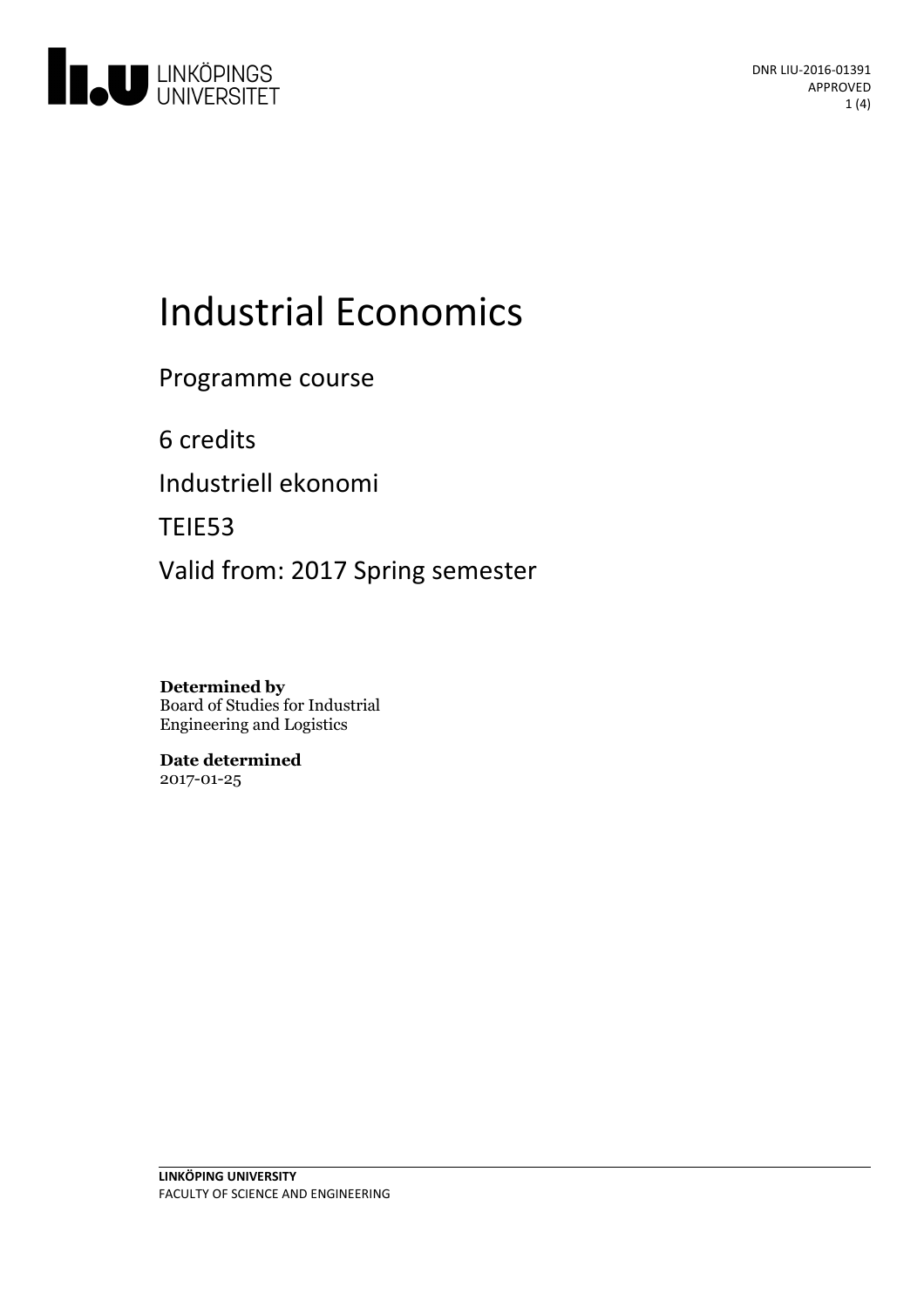# Main field of study

Industrial Engineering and Management

Course level

First cycle

#### Advancement level

 $G_1X$ 

### Course offered for

- Communications, Transport and Infrastructure, M Sc in Engineering
- Air Transportation and Logistics, Bachelor's Programme
- Civic Logistics, Bachelor´s Programme
- Civil Engineering, B Sc in Engineering
- Electronics Design Engineering, M Sc in Engineering
- $\bullet$  Media Technology and Engineering, M Sc in Engineering

### Entry requirements

Note: Admission requirements for non-programme students usually also include admission requirements for the programme and threshold requirements for progression within the programme, or corresponding.

## Intended learning outcomes

The purpose of the course is to give the student an introduction and orientation about the interaction between the society, companies, markets and customers. After the course the students should

- understand the environment a company operates in, how the market can
- $\bullet$  be able to utilize different product and investment calculation methods,  $\bullet$  understand the principles of accounting and financial reporting,
- 
- $\bullet$  analyse and draw conclusions from the annual financial reports by calculating key financial indicators.
- conduct a project work that describes and analyses a companies financial and/or market position.

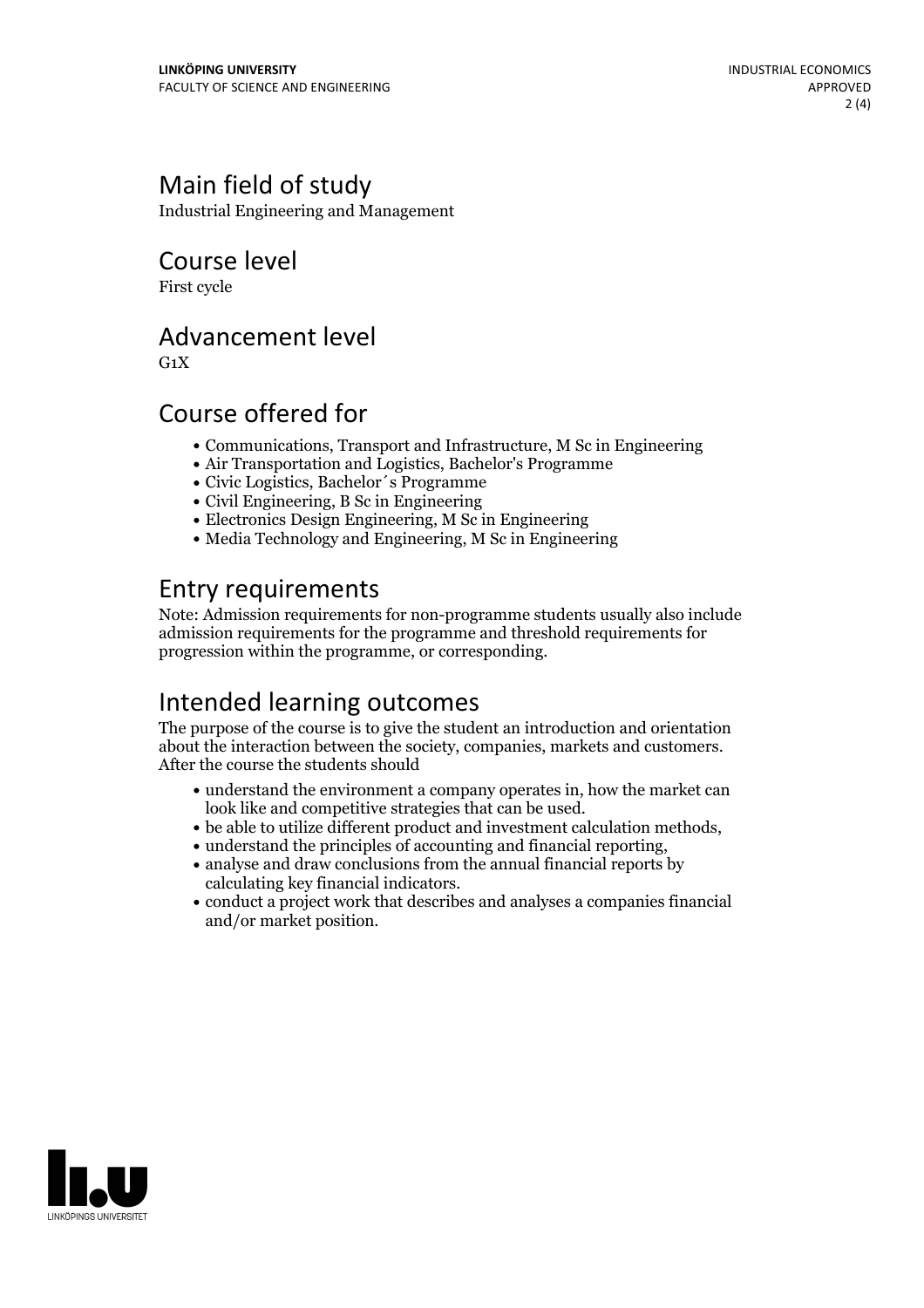Course content<br>The economics situation in Sweden and in other countries. Markets and prices. Market structures, competition and business strategies. Accounting and analysis of balance sheet and profit and loss account. Product profitability and investment calculations. (Logistics), organisation and marketing theories.

# Teaching and working methods

Case studies and problem solving will be a part of the seminaries and lectures. A group project assignment in either an existing company or in macroeconomics will be conducted.

#### Examination

| TEN <sub>1</sub> | Written examination | 4 credits | U, 3, 4, 5 |
|------------------|---------------------|-----------|------------|
| PRA1             | Project             | 2 credits | U.G        |

#### Grades

Four-grade scale, LiU, U, 3, 4, 5

### Department

Institutionen för ekonomisk och industriell utveckling

# Director of Studies or equivalent

Johan Holtström

#### Examiner

Daniel Ellström

#### Course website and other links

<http://www.iei.liu.se/indek/utbildning/industriell-ekonomi/teie53?l=sv>

#### Education components

Preliminary scheduled hours: 48 h Recommended self-study hours: 112 h

#### Course literature

"Företagsekonomi - från begrepp till beslut", Holmström, N (2007 el senare) eller motsvarande litteratur.